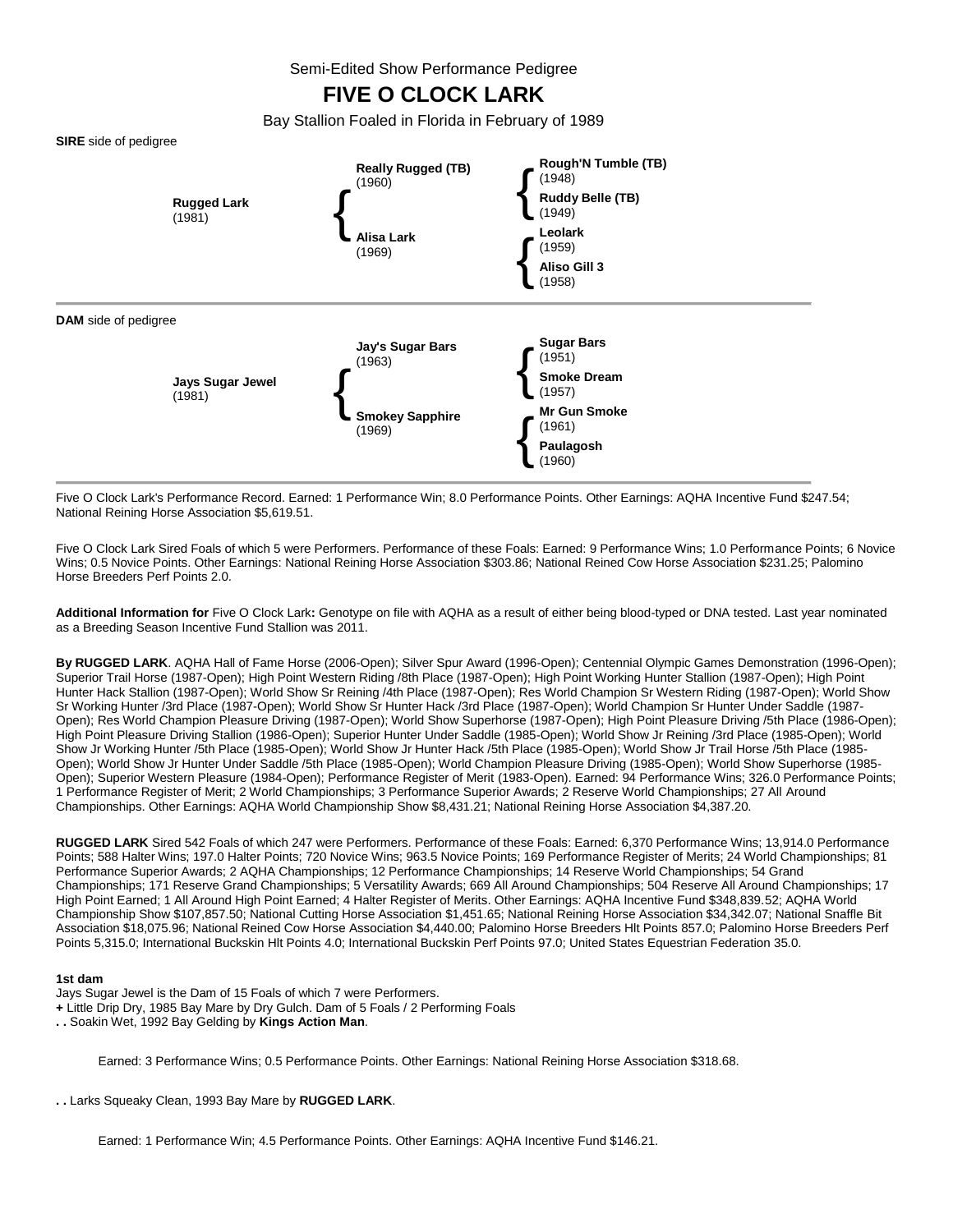**. . .** Smokin Lark Olena, 2005 Bay Gelding by **Lenas Sugarman**.

Showed in 1 Show, but There were No Wins or Points Earned. Other Earnings: National Reining Horse Association \$726.15.

**. . .** Dun Gotta Rugged Gun, 2006 Bay Gelding by **Dun It Gotta Gun**.

Other Earnings: National Reining Horse Association \$3,140.99.

**. . .** Squeaky Clean Genes, 2007 Bay Mare by **Genetically Loaded**.

Earned: 7.0 Performance Points. Other Earnings: National Reining Horse Association \$9,268.38.

**+** Phantom Lark, 1986 Bay Gelding by **RUGGED LARK**.

Ridden in Horseback Riding Program (1991-Open). Showed in 1 Show, but There were No Wins or Points Earned.

**+ Sugar Ray Lark**, 1988 Bay Gelding by **RUGGED LARK**.

Performance Register of Merit (1993-Open). Earned: 7 Performance Wins; 21.0 Performance Points; 7 Halter Wins; 1 Performance Register of Merit; 1 Reserve Grand Championship; 2 All Around Championships; 2 Reserve All Around Championships. Other Earnings: AQHA Incentive Fund \$723.27.

**+** Five O Clock Lark, 1989 Bay Stallion by **RUGGED LARK**. See Horse Being Requested for Foals.

**+** Mid Florida Miner, 1990 Chestnut Mare by **RUGGED LARK**. Dam of 9 Foals / 1 Performing Foal

**. .** Mifillena Miner, 1996 Chestnut Gelding by Mifillena.

Earned: 3 Performance Wins. Other Earnings: National Reining Horse Association \$763.03.

**+ Rugged Sugar Lark**, 1992 Sorrel Gelding by **RUGGED LARK**.

High Point Intl Sr Hunter Under Saddle (2002-Open). Qualif Sr Hunter Under Saddle World Show (2002-Open). Performance Register of Merit (2002-Open). European Champ Sr Hunter Under Saddle /7th Place (2002-Open). Earned: 11 Performance Wins; 10.0 Performance Points; 1 Performance Register of Merit. Other Earnings: AQHA Incentive Fund \$305.77.

- **+** Hungarian Sugar, 1993 Bay Mare by **GENUINE DOC**. Dam of 8 Foals / 3 Performing Foals
- **. .** Docs Genuine Cowboy, 1998 Bay Stallion by **DUNNIT LIKE A COWBOY**.

Showed in 12 Shows, but There were No Wins or Points Earned. Earned: 3 Reserve Grand Championships. Other Earnings: National Reining Horse Association \$510.45.

**. .** Smartin Genuine, 2001 Bay Gelding by **Smartin Off**.

Showed in 2 Shows, but There were No Wins or Points Earned.

**. .** Sweet Genuine Cowboy, 2003 Bay Gelding by **DUNNIT LIKE A COWBOY**.

Showed in 4 Shows, but There were No Wins or Points Earned. Other Earnings: National Reining Horse Association \$314.34.

- **+** Hot Rainbow, 1994 Bay Mare by Red Hot Playboy. Dam of 6 Foals / 1 Performing Foal
- **. .** Red Hollywood Sugar, 2000 Bay Mare by **DUNNIT LIKE A COWBOY**. Dam of 2 Foals / 1 Performing Foal
- **. . .** Hollywod Magic, 2008 Bay Mare by Black Magic 497.

Earned: 1 Halter Win.

**. .** Smart Angel O Lena, 2001 Bay Mare by **Smartin Off**.

Qualified Sr Cutting World Show (2007-Open). High Point Intl Jr Cutting (2006-Open). High Point Intl Jr Cutting (2005-Open). Qualified Jr Cutting World Show (2005-Open). Earned: 1 Performance Win; 2.5 Performance Points. Other Earnings: National Cutting Horse Association \$99.44.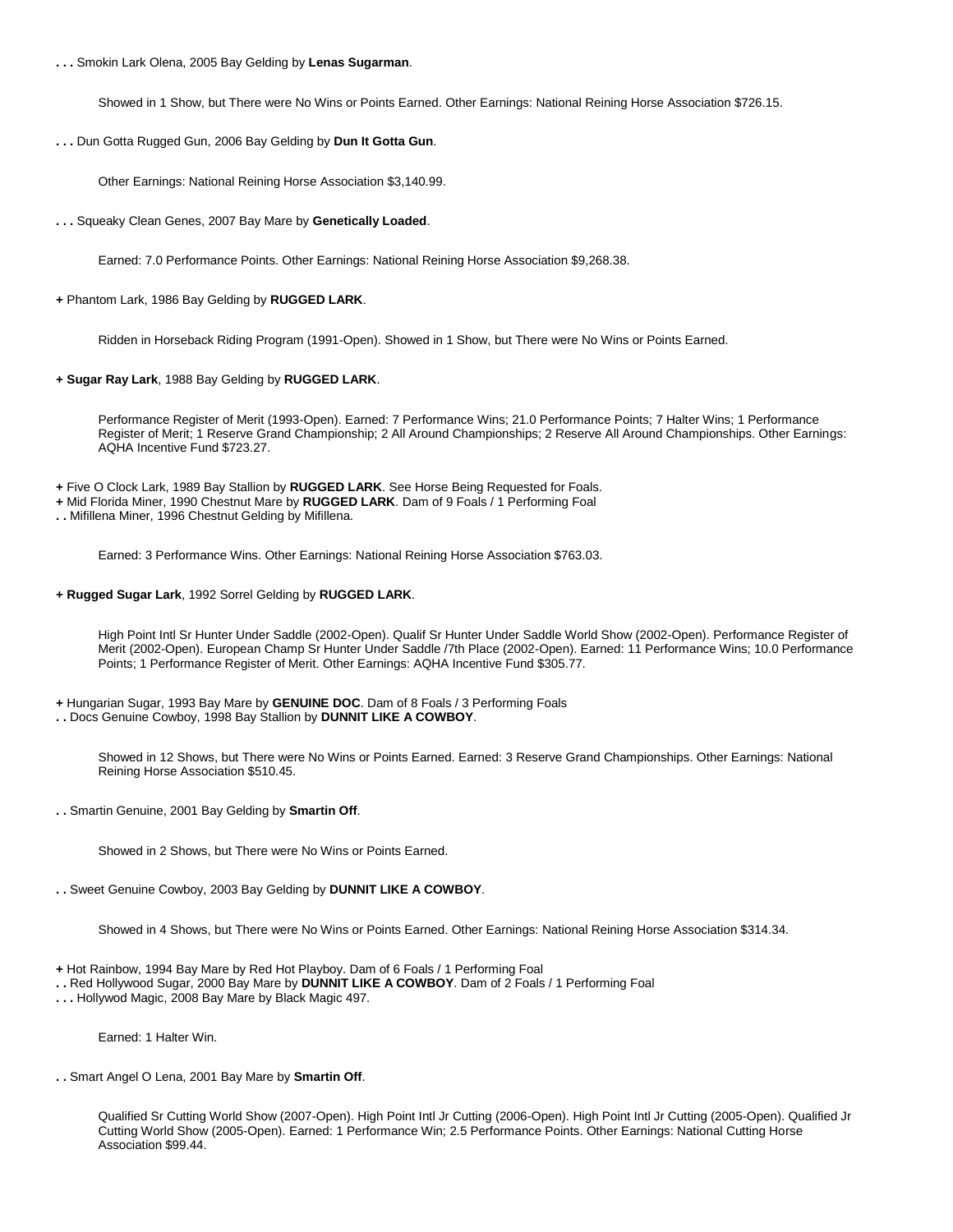**+** Cowboy Jewels, 1996 Bay Mare by **DUNNIT LIKE A COWBOY**.

Showed in 2 Shows, but There were No Wins or Points Earned.

**. .** Mega Cowboy, 2002 Bay Gelding by Mega Powered.

Earned: 0.5 Performance Points; 1.5 Novice Points. Other Earnings: National Reining Horse Association \$244.00.

**+** Jays Smartin Jewel, 1997 Brown Gelding by **Smartin Off**.

Earned: 2.0 Performance Points. Other Earnings: National Reining Horse Association \$1,665.11.

**+** Smartin Sugar, 1998 Sorrel Mare by **Smartin Off**.

Showed in 2 Shows, but There were No Wins or Points Earned.

**Dam's sire, JAY'S SUGAR BARS**. Superior Reining (1970-Open); High Point Reining (1970-Open); Performance Register of Merit (1966-Open). Earned: 61 Performance Wins; 131.0 Performance Points; 1 Performance Register of Merit; 1 Performance Superior Award; 1 High Point Earned.

**JAY'S SUGAR BARS** is the Grandsire of 240 Foals of which 94 were Performers. Performance of these Foals: Earned: 454 Performance Wins; 1,103.5 Performance Points; 29 Halter Wins; 13.5 Halter Points; 43 Novice Wins; 56.0 Novice Points; 28 Performance Register of Merits; 3 Performance Superior Awards; 3 Grand Championships; 19 Reserve Grand Championships; 16 All Around Championships; 8 Reserve All Around Championships. Other Earnings: AQHA World Championship Show \$1,561.48; National Reining Horse Association \$188,161.37; National Reined Cow Horse Association \$465.00; International Buckskin Perf Points 6.0.

#### **2nd dam**

Smokey Sapphire is the Dam of 10 Foals of which 4 were Performers.

- **+** Three Sock Sue, 1973 Sorrel Mare by **BROTHER HANK**. Dam of 1 Foal / 1 Performing Foal
- **. . Brother Snake**, 1982 Sorrel Gelding by **Sierpe de Oro**.

Performance Register of Merit (1987-Open). Earned: 6 Performance Wins; 11.0 Performance Points; 1 Performance Register of Merit.

**+** Paul a Jay, 1978 Bay Stallion by **JAY'S SUGAR BARS**.

Earned: 3 Performance Wins; 6.0 Performance Points. Other Earnings: National Reining Horse Association \$4,686.52.

- **+** Jays Sugar Jewel, 1981 Bay Mare by **JAY'S SUGAR BARS**. See 1st Dam for Foals.
- **+** Ginger Jay Bars, 1983 Bay Mare by **JAY'S SUGAR BARS**.

Earned: 1 Performance Win; 1.0 Performance Points.

**. .** Ginger Jay Cody, 1993 Bay Mare by **Corona Cody**.

Other Earnings: National Reining Horse Association \$549.75.

**. . .** Pistol Bullet, 2006 Bay Stallion by **Custom Pistol**.

Other Earnings: National Reining Horse Association \$594.61.

**+** Dry My Eyes, 1984 Bay Mare by **DRY DOC**.

Earned: 3 Performance Wins; 6.0 Performance Points. Other Earnings: AQHA Incentive Fund \$187.32; National Cutting Horse Association \$5,347.93.

**. .** Townleys Magic, 1994 Bay Gelding by Haidas Magic.

Showed in 2 Shows, but There were No Wins or Points Earned. Other Earnings: National Cutting Horse Association \$1,341.92.

**. .** My Dry Magic, 1995 Bay Gelding by Haidas Magic.